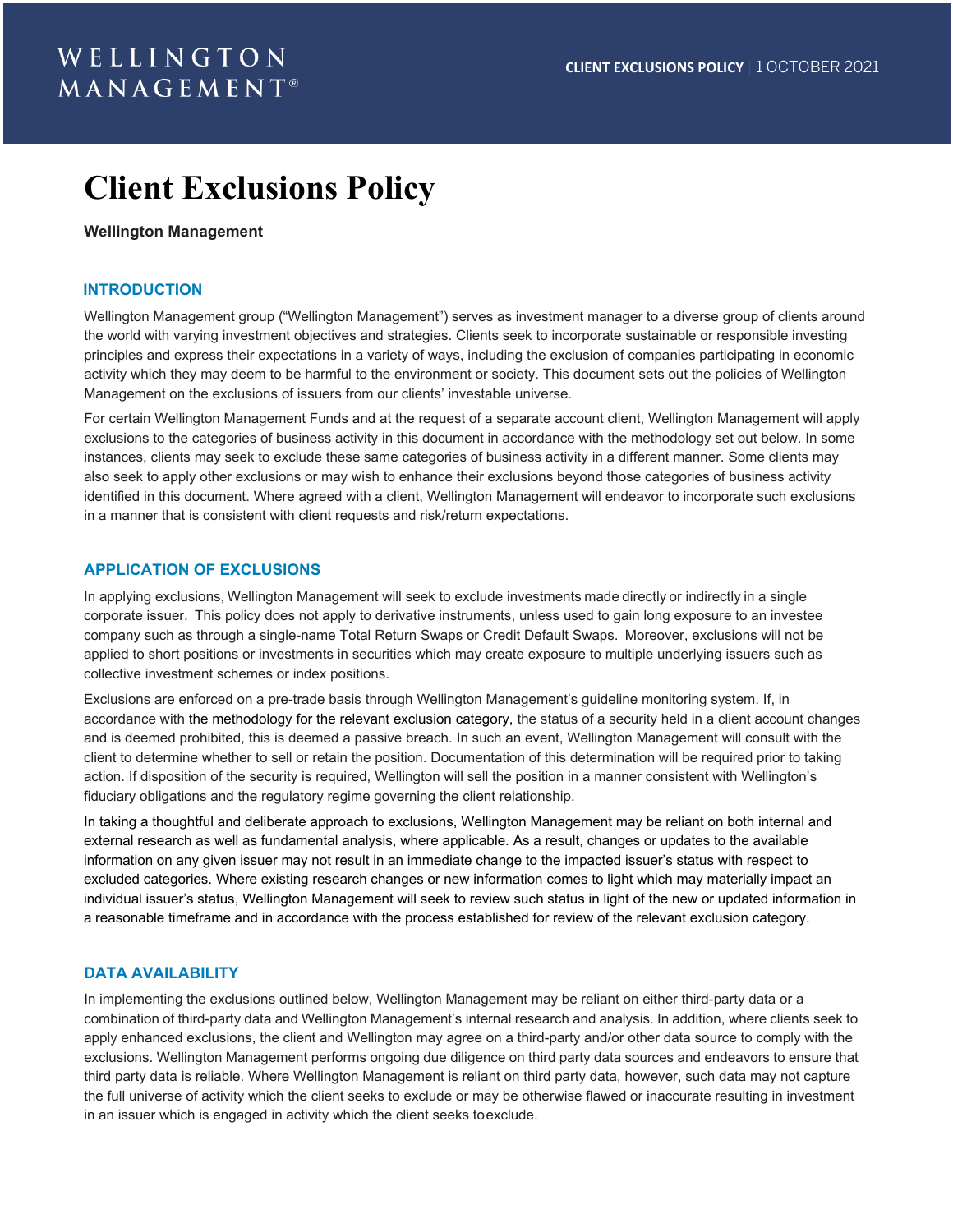### **CATEGORIES OF EXCLUDED ACTIVITY**

Upon agreement with the client, Wellington Management will apply these categories of excluded activity as follows:

#### **MANUFACTURE OF NUCLEAR WEAPONS**

In order to identify and exclude companies which are involved in the production of nuclear weapons, Wellington Management will exclude from investment any company that manufactures nuclear warheads and/or whole nuclear missiles as identified by MSCI's "Weapons – Nuclear Warheads and Missiles" factor. This factor includes companies with contracts to operate or manage government-owned facilities that manufacture nuclear warheads and missiles.

#### **PRODUCTION, DISTRIBUTION, RETAIL OR SUPPLY OF TOBACCO RELATED PRODUCTS**

Wellington Management will seek to exclude companies which derive any revenue from the production of tobacco products such as cigars, blunts, cigarettes, e-cigarettes, inhalers, beedis, kreteks, smokeless tobacco, snuff, snus, dissolvable and chewing tobacco as identified by MSCI's "Tobacco Producer" factor. This factor also includes companies that grow or process raw tobacco leaves. In addition, Wellington Management will seek to exclude companies which derived more than 25% of their revenue in their most recent-year revenue that was derived from tobacco-related business activities as identified by MSCI'S "Tobacco Total – Maximum Percentage of Revenue" factor.

## **THERMAL COAL EXTRACTION OR THERMAL COAL-BASED POWER GENERATION**

Wellington Management seeks to exclude companies that derive more than 30% of total reported or estimated revenue from coal-based energy generation according to MSCI's "generation thermal coal – maximum percentage of revenue" factor from the client investible universe. Companies can be removed from the exclusions list if they have a 'Coal Phase-Out Plan' by 2035 (2045 for Emerging Markets) and/or disclosure and commitment to a Paris-aligned transition path. Both exemption criteria must be supplemented with Wellington engagement calls focused on accountability to published commitments.

In addition, Wellington Management seeks to exclude companies that derive more than 10% of total revenues of reported or estimated revenue from the mining of thermal coal (including lignite, bituminous, anthracite and steam coal) and its sale to external parties as identified by MSCI's "Thermal Coal – Maximum Percentage of Revenue" factor and that are not identified by Wellington Management's internal research for exemption from the list. The MSCI factor does not include revenue from metallurgical coal; coal mined for internal power generation (e.g., in the case of vertically integrated power producers); intracompany sales of mined thermal coal; and revenue from coal trading in its identification of revenue related to the mining of thermal coal. In addition, the exclusions list seeks to include those issuers that, according to MSCI's "Thermal Coal – Reserves Volume (metric tons)" factor, have thermal coal reserves volume in excess of an amount which Wellington Management periodically determines is likely to represent the top 20% of all thermal coal reserve owners in a given year. Companies can be removed from the exclusions list if they have a 'Coal Phase-Out Plan' by 2035 and/or have committed to no new capital expenditure on additional coal capacity. Both exemption criteria must be supplemented with Wellington engagement calls focused on accountability to published commitments.

#### **PRODUCTION AND GENERATION OF OIL SANDS (ALSO KNOWN AS TAR SANDS)**

Wellington Management will seek to exclude companies which derive more than 5% of reported or estimated revenue derived from oil sands extraction within a set of companies that own oil sands reserves and disclose evidence of deriving revenue from oil sands extraction as identified by MSCI's "Oil Sands – Maximum Percentage of Revenue" factor. This factor does not include revenue from non-extraction activities such as exploration, surveying, processing, or refining; ownership of oil sands reserves with no associated extraction revenues; or revenue from intra-companysales.

#### **CONTROVERSIAL WEAPONS**

Wellington Management will exclude companies which have any ties to cluster munitions, landmines, biological or chemical weapons, depleted uranium weapons, blinding laser weapons, incendiary weapons, and/or non-detectable fragments as identified by MSCI's "Controversial Weapons – Any Tie" factor.

#### **GOVERNANCE OF WELLINGTON MANAGEMENT'S EXCLUSIONS POLICY**

Wellington Management's Investment Stewardship Committee is ultimately responsible for Wellington Management's Policy on Exclusions and has overall responsibility for the oversight, review, and implementation of this policy.

The Investment Stewardship Committee will periodically share this policy with key stakeholders for their feedback and will seek to make enhancements and modifications as they deem necessary.

The Investment Stewardship Committee is responsible for reviewing and updating the policy at least annually and otherwise as appropriate.